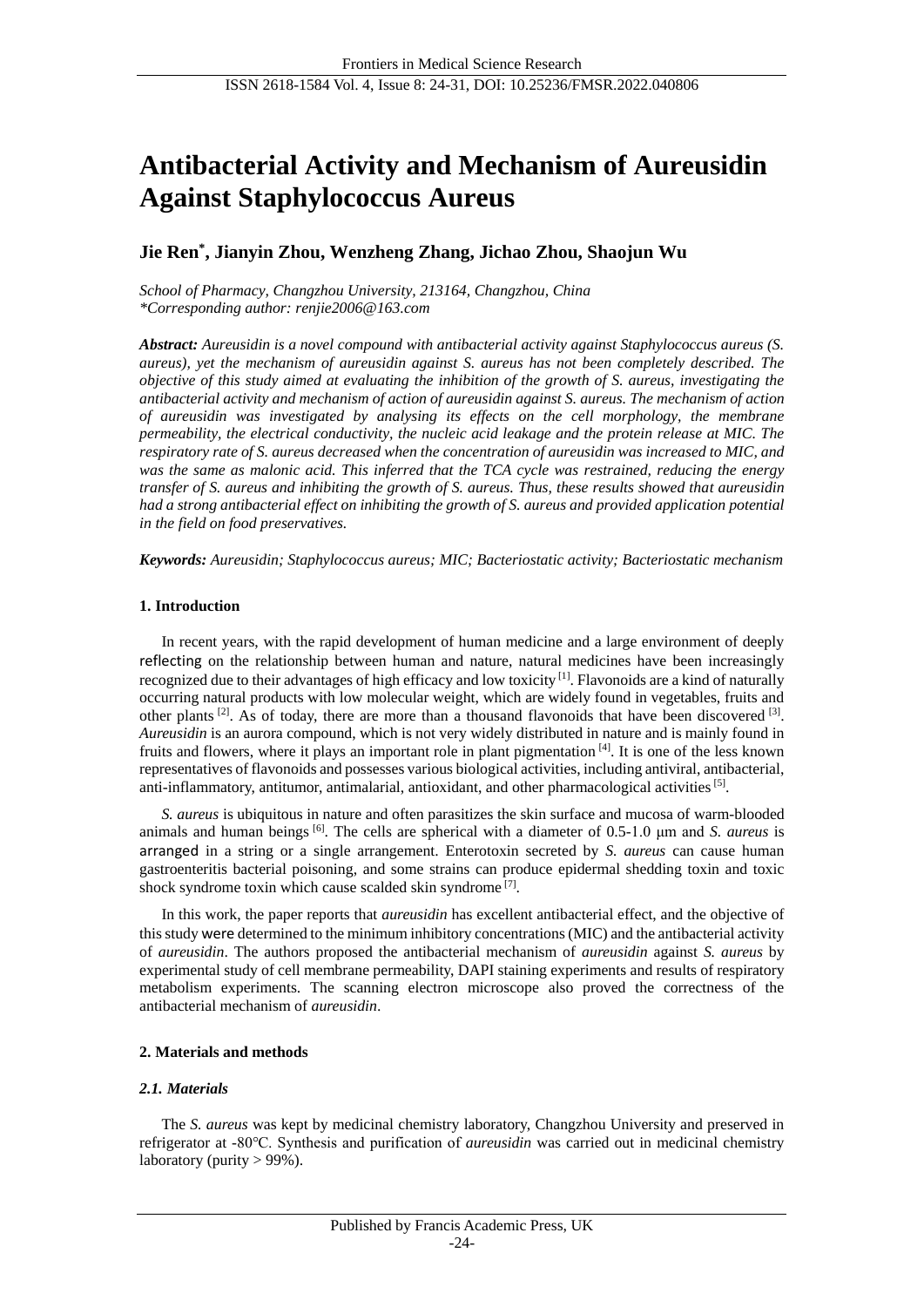#### *2.2. Test of Minimum Inhibitory Concentration*

The lowest concentration of *aureusidin* without visible *S. aureus* growth is the minimum inhibitory concentration. Logarithmic phase *S. aureus* were diluted to  $1.0 \times 10^7$  CFU/mL with nutrient broth and 100 mL of nutrient broth was mixed with 0.4 uL (200 mM). Then 100uL *S. aureus* solution was injected to 96 - well microtiter plates and the concentration of *aureusidin* was 50, 100, 200 uM. The plates were incubated at 37℃ for 24 h. Test of minimum inhibitory concentration was repeated in duplicate.

# *2.3. Determination of the inhibition of aureusidin growth curve*

The inhibition of *aureusidin* on the growth of *S. aureus* was measured by Ultraviolet-Visible Spectrophotometer. Logarithmic phase *S. aureus* was adjusted to 1.0 × 10<sup>9</sup> CFU/mL with broth medium and 300 uL of the bacterial solution was injected into a conical flask consisted of 30 mL nutrient broth. *Aureusidin* was injected into the nutrient broth to keep a final concentration of 1 × MIC. The *S. aureus*  culture without *aureusidin* was measured as control. All cultures were on an orbital shaker (120 rpm at 37.0 $\degree$ C). The bacterial concentration was monitored every 4 h by measuring the OD<sub>600</sub> values with an UV spectrophotometer.

#### *2.4. Effect of aureusidin in integrity of cell membrane*

The integrity of cell membrane is detected by detecting intracellular molecules overflowing absorbance at 260 nm reported by Zhao and Lin. Diluted *S. aureus* in logarithmic growth phase was diluted to 1.0 ×10<sup>7</sup> CFU/mL and injected into a medium containing *aureusidin* (1 ×MIC) at 37.0℃. The *S. aureus* suspension (2 mL) was taken out at five times intervals in 0, 2, 4, 6, 8 h. Centrifuging *S. aureus*  suspension to obtain supernatant and detecting with UV spectrophotometer at 260 nm.

#### *2.5. Cell electroconductibility assay*

Activated and incubated cultured *S. aureus* to logarithmic phase and added *S. aureus* to 30 mL of broth medium to a final concentration of 200 uL. Inoculated in 30 mL broth medium to 2% inoculation amount and shook culture at 120 rpm and 37℃. After culturing for 1, 2, 4, 8 h, 1mL of culture solution was taken respectively, the *S. aureus* suspension centrifuged at 8000 rpm for 10 min, and the supernatant was diluted 20 times, then the conductivity was measured by DD-307A conductivity meter.

The experiment was repeated 3 times with blank medium as control, and the average value was taken. The formula for conductivity change rate is as follows:

$$
R(\%) = (Rs - RC)/Rc \times 100\% \tag{1}
$$

R (%): Change of Relative Conductivity

Rs: Electric Conductivity treated with *aureusidin*

Rc: Electric Conductivity without *aureusidin*

#### *2.6. Cell metabolism assay*

The activated *S. aureus* suspension was prepared by liquid culture medium. The suspension was centrifuged at 4000 rpm for 10 minutes, then the supernatant was poured out, washed three times with normal saline, and then diluted into a bacterial suspension with  $OD_{600}$  to 0.6. Typical inhibitors and determination of respiratory rate of *aureusidin*: 1.8 mL of 1% bacterial suspension at pH 7.2 and 0.1 mol/L of phosphate buffer solution, 0.5 mL of 1% bacterial suspension, stirred in the open air for 5 minutes, the dissolved oxygen content in suspension of bacteria was measured, and the whole system should be sealed. Three typical inhibitors, iodoacetic acid, malonic acid and sodium phosphate, were added into syringes to make the final concentration of 500 mg/L and 200 mM respectively. The control group was not added with inhibitors. Three parallel experiments were conducted in each group, and the mean values (respiratory rate is the oxygen consumption per unit time and mass of microorganisms) were taken. According to the change of dissolved oxygen in the suspension, the respiratory rate of bacteria can be calculated.

The formula for respiratory inhibition rate of bacteria is as follows:

$$
I_R = (R_0 - R_1)/R_0 \times 100\%
$$
 (2)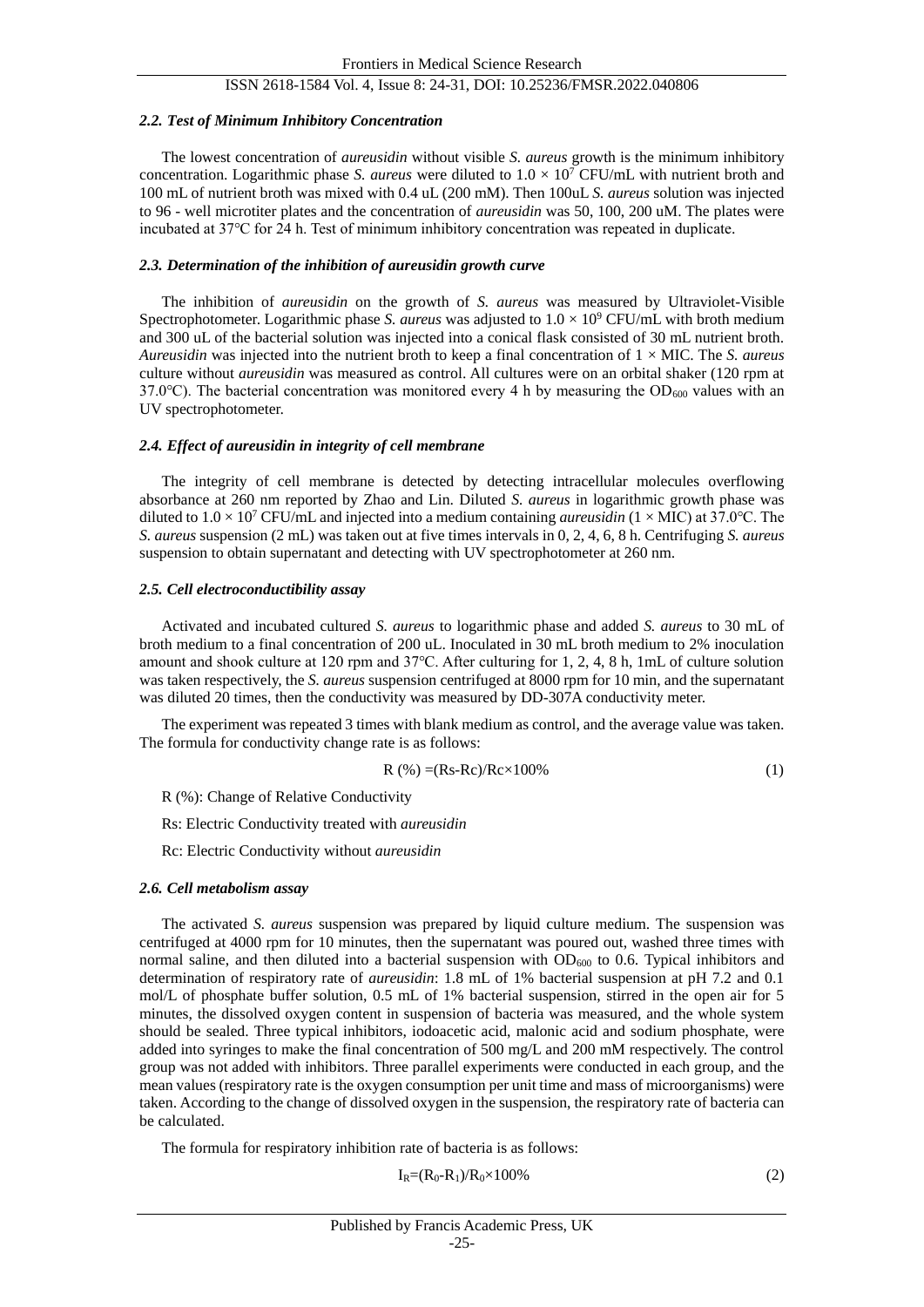$I_R$ : Inhibitory rate of inhibitors on bacterial respiration

R<sub>0</sub>: Respiratory rate in control group

R1: Respiratory rate of bacteria in inhibitory group

The formula for superposition rate of bacteria is as follows:

$$
R_R = (R_1 - R_1^{\prime\prime})/R_1 \times 100\%
$$
\n
$$
\tag{3}
$$

RR: Superposition Rate of Typical Inhibitors to *aureusidin*

R1: Respiratory rate of bacteria after adding *aureusidin*

R1': Respiratory rate of bacteria after adding *aureusidin* and typical inhibitors

#### *2.7. Measure of variance ratio in DNA and RNA contents*

The cell staining of *S. aureus* was determined by DAPI exclusion with slight modification. *S. aureus*  was activated and cultured to log phase by adding aureomycin to 30 ml of broth medium to a final concentration of 200 uL. Inoculated in 30 mL broth medium to 2% inoculation amount, and shook culture at 120 rpm and 37℃. The *S. aureus* suspension was injected with *aureusidin* at concentration of 1 × MIC at 37 ℃ for 24 h. Centrifuge *S. aureus*, discard supernatant, and wash thallus with PBS for 3 times. *S. aureus* being stained with 10 ug/mL DAPI for 10min in the dark, the cell suspension was measured by fluorescent inverted microscope.

0.05 mL of *aureusidin*-treated bacterial samples (OD<sub>600</sub> value of 0.6) for 6 h, 12 h, 18 h and 24 h were mixed with 0.150 mL of DAPI staining solution, shaken in the dark for 10 min, then centrifuged at 8000 rpm, discarded supernatant, and added 0.2 mL sterile water. Then the fluorescence intensity of bacterial DNA and RNA was determined by fluorescence spectrophotometer at 364 nm and 400 nm excitation wavelengths of DNA and RNA. Experiment was repeated three times, and the control group was bacterium-like solution without *aureusidin*.

#### *2.8. Test of scanning electron microscope*

Scanning electron microscope (SEM) assay could observe the morphological changes of *S. aureus*  added with *aureusidin*. The logarithmic phase *S. aureus* solution  $(1.0 \times 10^7 \text{ CFU/mL})$  in nutrient broth was incubated with *aureusidin* (1 × MIC) at 37℃ and 120 rpm for 24 h. After that, the *S. aureus*  suspension was centrifuged at 8000 rpm for 10 min and washed with PBS. After the solution was centrifuged, the supernatant was discarded, and the *S. aureus* was fixed with an aqueous solution of osmium tetroxide for 2 hours, after which the supernatant was centrifuged, fixed with 5% glutaraldehyde for 3 hours, and then dehydrated with absolute ethanol. The bacteria cells were measured by SEM.

# *2.9. SDS-PAGE analysis of bacterial protein*

The changes of bacterial protein content before and after *aureusidin* treatment were proved by SDS-PAGE analysis. *Aureusidin* was added to the suspension of activated bacterial cell to obtain a final concentration of 200Mm. A control sample without *aureusidin* was prepared. The sample of *S. aureus*  treated with *aureusidin* for 6, 12, 18, 24 h (OD<sub>600</sub> value of 0.6) was taken as 1 mL. The *S. aureus* cells were collected by centrifugation at 4000 rpm for 10 min at 4℃, then were washed three times with PBS, resuspended in 100 uL sterile water. The suspension of *S. aureus* was mixed with 25 uL of the sample buffer (1 M Tris-HCl, pH 6.8, 10% SDS, 5% bromophenol blue). Then, sample were heated at 100℃ for 10 min and centrifuged at 8000 rpm for 10 min. The supernatants were soluble protein. The marker and soluble protein samples were run at a constant voltage of 80V through the stacking gel. When they were passed though the separating gel at 120 V for 60 min until the dye reached the bottom of the plate. The gel was removed from the apparatus and dyed with Coomassie Brilliant Blue R250 for 60 min. Then, the gel was decolorized with a decoloring agent. After 10 h, protein bands were visualized on the gel imager.

#### **3. Results**

# *3.1. MIC of aureusidin against S. aureus*

The minimum inhibitory concentration of *aureusidin* against *S. aureus* was subject to broth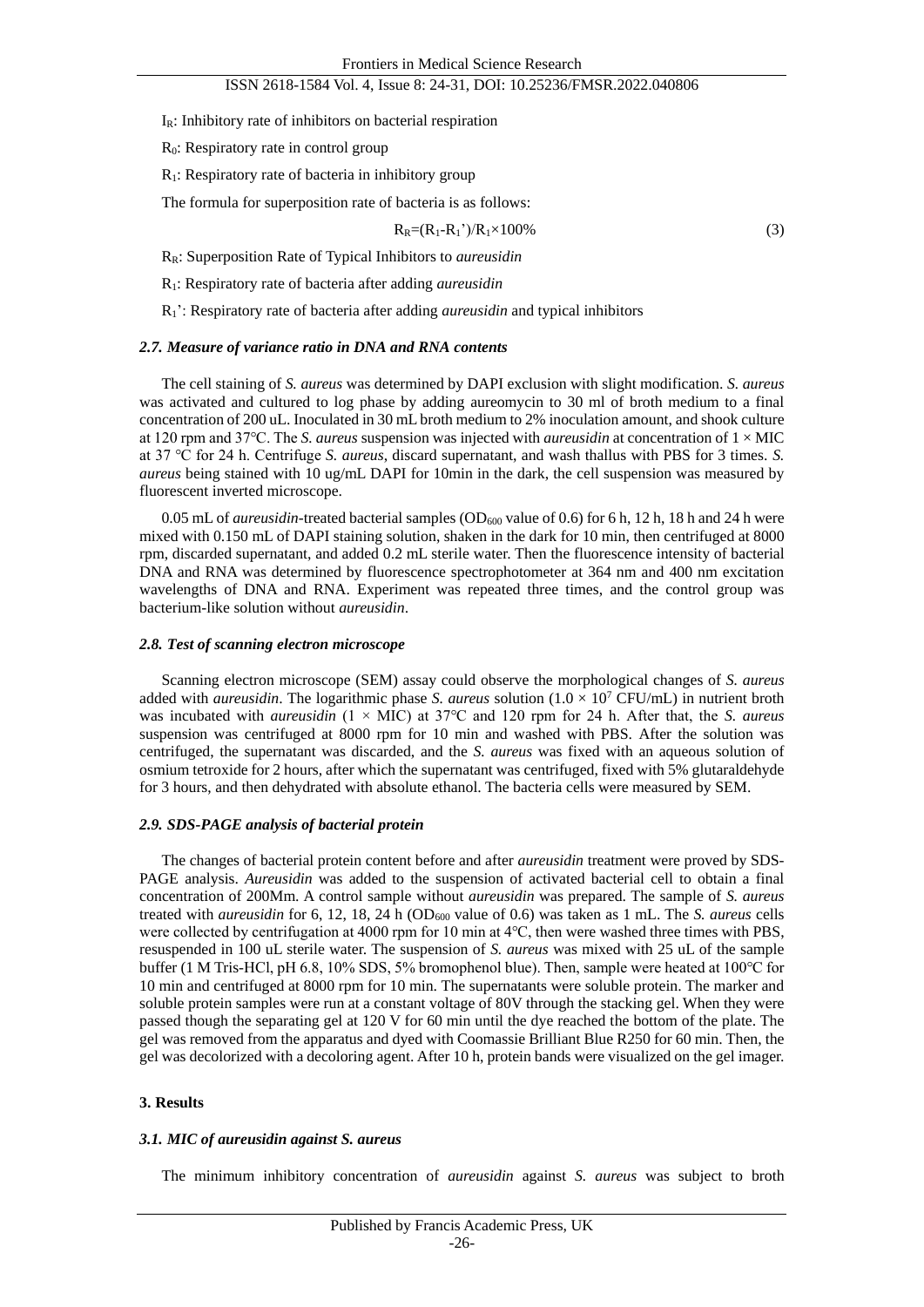microdilution method. It was observed from Table1 that MIC of *aureusidin* against *S. aureus* was 200 uM.

| <b>Bacteria</b> | The concentration of <i>aureusidin</i> against <i>S. aureus</i> (mmol/L) |                          |         |         |  |
|-----------------|--------------------------------------------------------------------------|--------------------------|---------|---------|--|
|                 | 0.00                                                                     | 512.00                   | 1024.00 | 2048.00 |  |
| S. aureus       | $- -$                                                                    | $\overline{\phantom{a}}$ |         |         |  |

*Table 1: MIC of aureusidin against S. aureus*

--, No effect to bacteria; -, No antibacterial activity; +, Have effect to antibacterial activity and observed growth of bacteria; ++, No visible growth of bacteria; MIC, minimum inhibitory concentration

#### *3.2. Determination of the inhibition of aureusidin growth curve*

According to the antibacterial activity of *aureusidin* against S. aureus, the growth curve of *aureusidin* against *S. aureus* in the presence of 1×MIC and 2×MIC *aureusidin* were plotted. As shown in Fig.1, The control group *S. aureus* entered logarithmic growth phase after a short delay period, and the number of bacteria increased exponentially. *S. aureus* growth was completely inhibition at the concentration of 1×MIC *aureusidin* and 2×MIC. The inhibition growth curve results showed that *aureusidin* can effectively inhibit the growth of *S. aureus* within 24 hours.



*Figure 1: Effect of aureusidin on growth curve of S. aureus*

#### *3.3. Effect of aureusidin on cell membrane permeability*

Detection of intracellular components can reveal the integrity of the cell membrane. When the integrity of the cell membrane is destroyed, small molecules and ions overflow the cell first, and then biological macromolecules such as nucleic acids overflow the cell. Therefore, the cell integrity can be judged by detecting the dsDNA content in the supernatant after centrifugation at 260 nm absorbance. The absorbance of the *S. aureus* supernatant was shown in Fig.2. The absorbance of the solution increased significantly, and the absorbance of *S. aureus* solution added in *aureusidin* was significantly higher than that of the control. We believe that *aureusidin* destroyed the integrity of cell membrane, resulting in the overflow of intracellular substances.



*Figure 2: Effect of aureusidin on nucleotide release of S. aureus*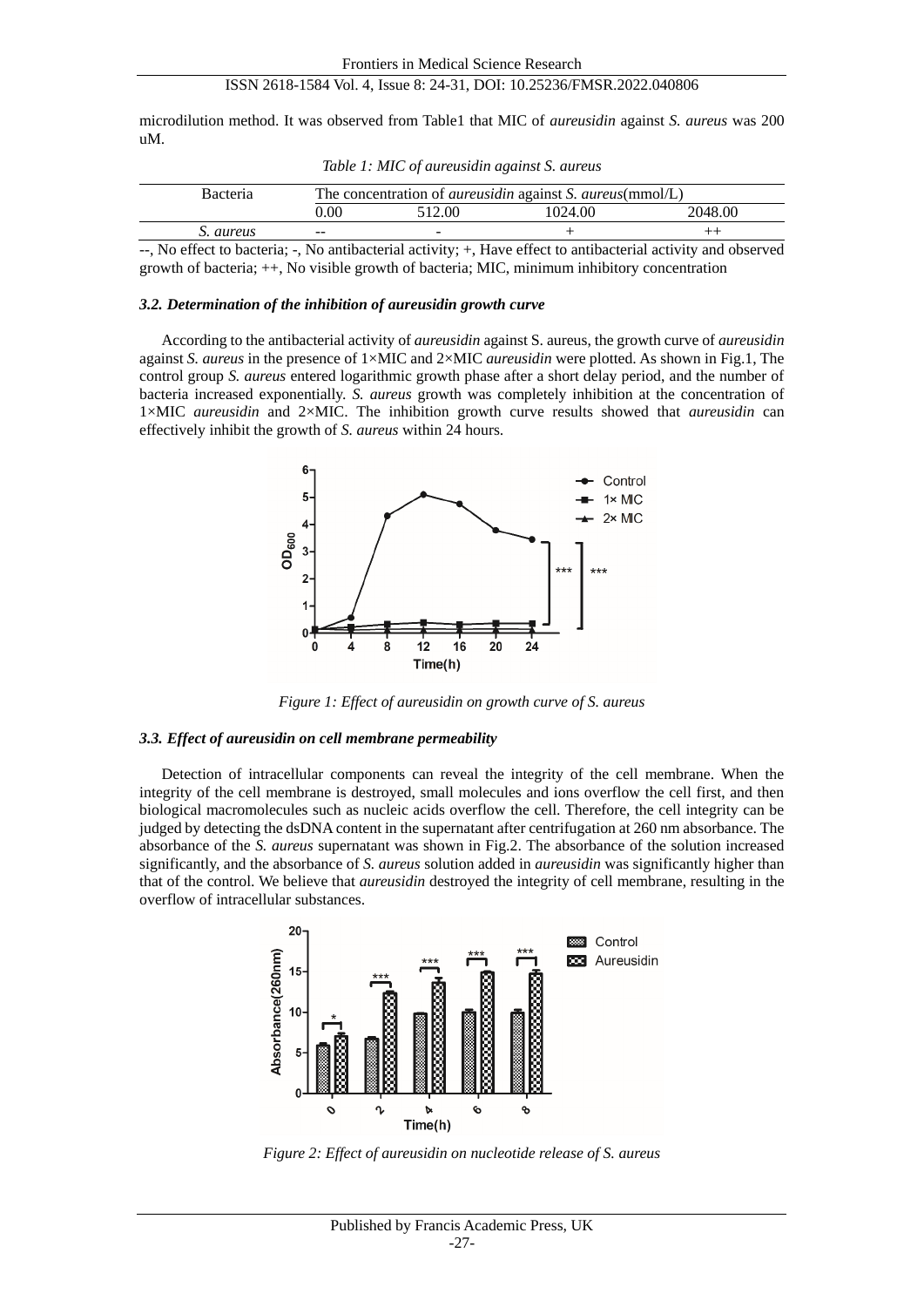## *3.4. Effect of aureusidin on electrical conductivity of S. aureus*

The results showed that when *aureusidin* was added to the bacterial suspension for 1 hour, the conductivity in the culture medium increased significantly, indicating that cytoplasmic leakage occurred in bacterial cells, thus increasing the conductivity of the experimental group (Cui, H., Zhao, C., & Lin, L. 2015). When cultured for 6 hours, the experimental group reached the maximum rate of change of 7.91%. The change of the conductivity of the culture solution can reflect the change of the cell membrane permeability. After adding *aureusidin*, the conductivity of the bacterial solution increased, which indicated that *aureusidin* can increase the permeability of the cell membrane and cause the cell cytoplasm to leak out. *Aureusidin* may destroys the integrity of cell membrane of *S. aureus*.



*Figure 3: The change of electrical conductivity* 

## *3.5. Effect of aureusidin respiratory metabolism of S. aureus*

Sodium phosphate, iodoacetic acid and malonic acid are typical inhibitors. of pentose phosphate pathway, glycolytic pathway and tricarboxylic acid circulation pathways in organisms respectively. As shown in the figure, *aureusidin*, like the three typical inhibitors, has inhibitory effect on respiratory metabolism of *S. aureus*.

| <b>Inhibitor</b>       | Concentration     | Respiration rate $R_0$ | Respiration rate $R_1$ | Respiratory inhibition rate $I_R$ |
|------------------------|-------------------|------------------------|------------------------|-----------------------------------|
| Malonic acid           | $0.5 \text{ g/L}$ | 0.1213                 | 0.1213                 | 18.34%                            |
| <i>Iodoacetic acid</i> | $0.5 \text{ g/L}$ | 0.1425                 | 0.1052                 | 35.35%                            |
| Sodium phosphate       | $0.5 \text{ g/L}$ | 0.1201                 | 0.1032                 | 16.37%                            |
| Aureusidin             | $200 \text{ mM}$  | 0.1200                 | 0.1008                 | 16%                               |

*Table 2: Respiratory inhibition rate of typical inhibitors and aureusidin against S. aureus*

The specific pathway of *aureusidin* inhibiting microbial respiratory metabolism can be judged by comparing the superposition rate of typical inhibitors to *aureusidin*. The smaller the superposition rate is, the weaker the synergistic effect between *aureusidin* and typical inhibitors is, and the greater the possibility that *aureusidin* and typical inhibitors have the same metabolic pathway. As can be seen from fig. 3-2, the smaller the superposition rate of *aureusidin* and malonic acid, therefore *aureusidin* mainly acts by inhibiting the tricarboxylic acid circulation pathway.

*Table 3: Composition inhibition rate of typical inhibitors and aureusidin against S. aureus*

| Inhibitor                   | <b>Respiration rate</b> | Superposition rate |
|-----------------------------|-------------------------|--------------------|
| Aureusidin                  | 0.1201                  |                    |
| Aureusidin+ Malonic acid    | 0.1095                  | 8.83%              |
| Aureusidin+Iodoacetic acid  | 0.0976                  | 18.73%             |
| Aureusidin+Sodium phosphate | 0.1032                  | 14.82%             |

## *3.6. Effect of aureusidin fluorescence intensity of S. aureus*

DAPI is a fluorescent dye that can bind to DNA and RNA. It is widely used in the dyeing of nucleic acids. The effect is that the larger the nucleic acid content, the stronger the fluorescent brightness of the dye after binding to the nucleic acid. Therefore, DAPI staining experiments can demonstrate whether the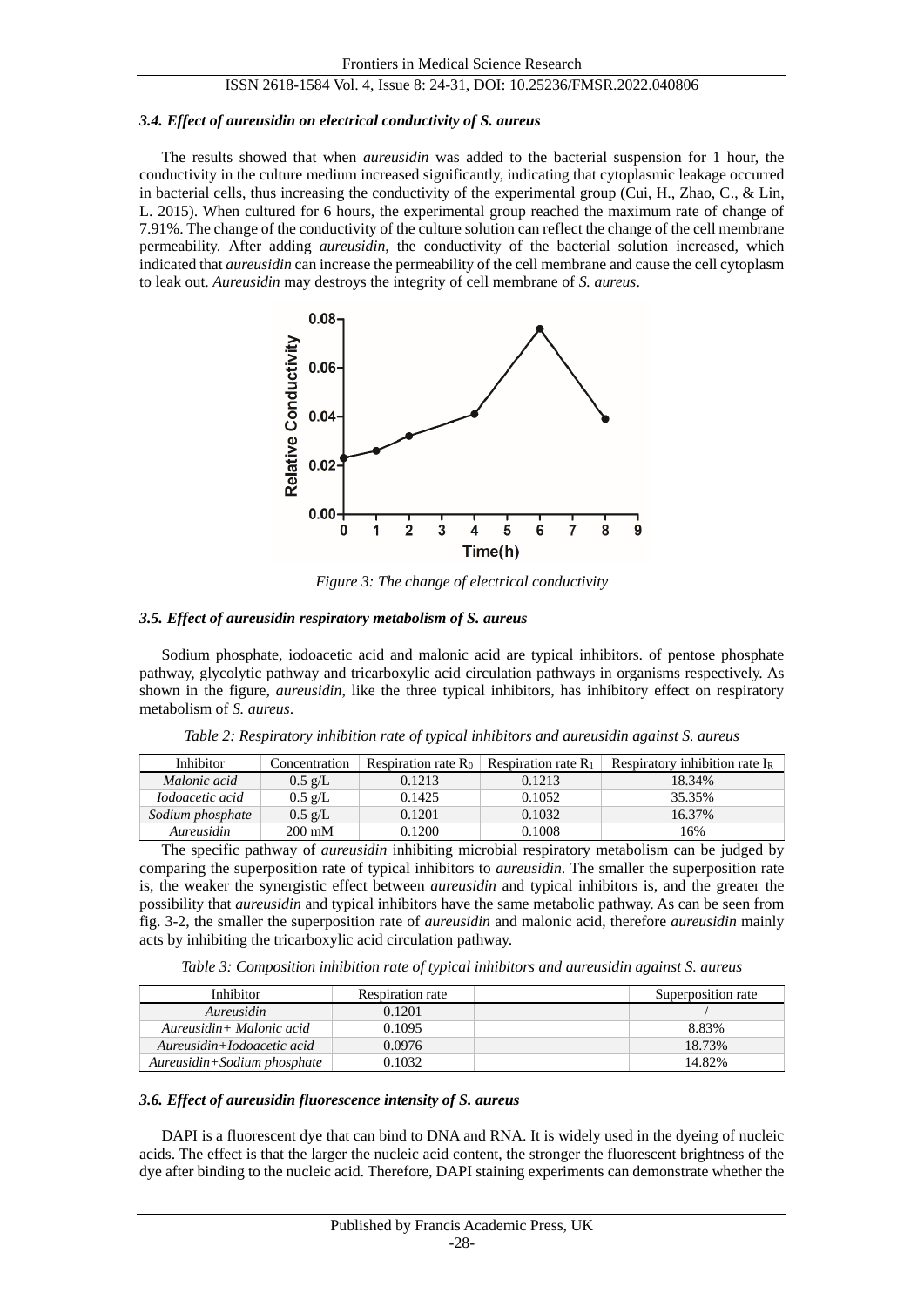drug inhibits the *S. aureus* nucleic acid. The DAPI staining results of this experiment showed that the fluorescence intensity of *S. aureus* treated with *aureusidin* was significantly lower than the control group (Fig. 4). Therefore, the results suggest that the *aureusidin* can inhibit the synthesis of DNA and RNA in S. aureus.



*(A) Control; (B) S. aureus cells treated with aureusidin at MIC level*

*Figure 4: Cell viability of S. aureus were observed with Fluorescent Inverted microscope.* 

# *3.7. Effect of aureusidin on DNA and RNA content of S. aureus*

As can be seen from the figure, the nucleic acid content of *S. aureus* is obviously reduced after the action of *aureusidin*. *Aureusidin* may inhibit the growth of *S. aureus* by inhibiting the synthesis of DNA and RNA.



*Figure 5: DAPI Staining of DNA and RNA*

# *3.8. Effects of aureusidin on morphology of S. aureus*

The morphological changes of *S. aureus* and the integrity of cell membrane can be observed through scanning electron microscope experiments. As shown in Fig. 6, the surface of *S. aureus* bacteria in the control group was smooth and without depression, but the group treated with *aureusidin* at concentration of MIC showed morphological changes.



*Figure 6: Morphology of S. aureus cells were showed with SEM.*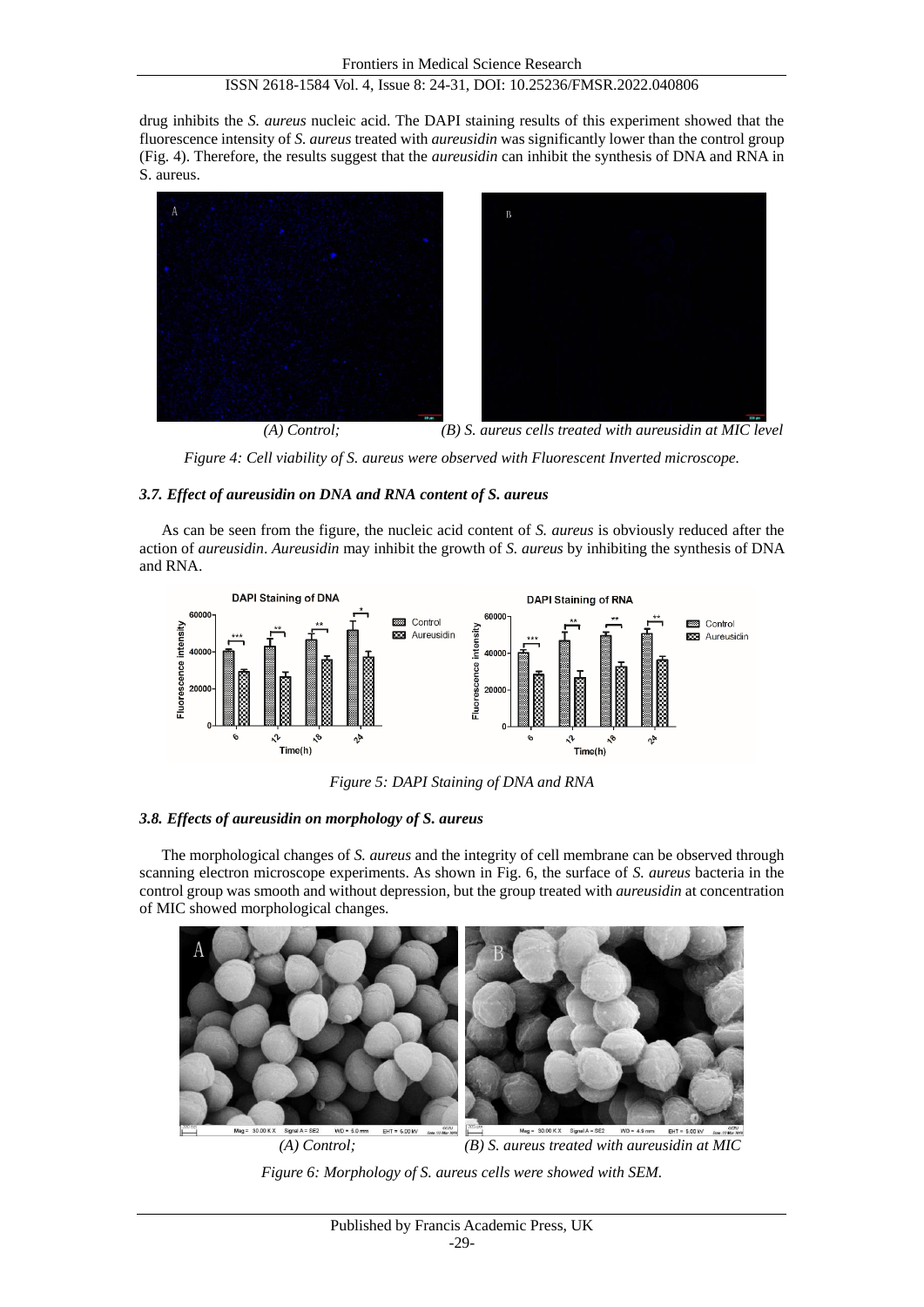## **4. Discussion**

As we all know, *S. aureus* is a Gram+ bacteria with a diameter of about 1μm. At the same time, *S. aureus* is an extremely common pathogen. *S. aureus* is permanently parasitic in 20% of the population, and is commonly found on the skin surface and upper respiratory tract mucosa [8] . *S. aureus* is a common pathogen causing food poisoning. Usually *S. aureus* infections in humans or animals arise from food poisoning [9]. For example, food itself carries bacteria before processing or is contaminated during processing, resulting in enterotoxins and food poisoning. People who eat food contaminated by *S. aureus*  and its toxins will cause acute gastroenteritis with nausea, vomiting, abdominal pain, diarrhea and other symptoms[10]. Severe cases lead to shock or delay. *S. aureus* can pass through skin wounds, causing local suppuration infection  $[11]$ . Under the condition of decreased resistance, it will multiply in large numbers in human body, thus causing multiple abscesses and inflammation. *Aureusidin* effectively inhibits the reproduction of *S. aureus* and has high bactericidal activity. Meanwhile, the total synthesis of *aureusidin* was completed by Hu Kun's research group at Changzhou University.

Cell membrane is the boundary membrane surrounding cytoplasm and organelles, also known as plasma membrane. Their main function is to separate the living substances in cells from the external environment and maintain the stability of cell specific internal environment  $[12]$ . In addition, the cell membrane also performs many other functions, including material transport, signal transmission, cell recognition and so on<sup>[13]</sup>. The results from the 96-well microtiter plate method, followed by measurement of MIC indicated that the *aureusidin* had strong inhibitory effects against S. aureus. The cell membrane permeability test found that dsDNA leaked out of the cell membrane and the absorbance increased with time. The experimental results directly showed that the cell membrane permeability changed under the action of drugs. At the same time, the conductivity experiment also proved that the bacteria leaked under the action of drugs and electrolyte overflowed the cells, thus increasing the conductivity of the bacterial suspension. The above experiment showed that *aureusidin* changes the permeability of cell membrane. Respiratory metabolism experiment measured the respiratory rate decline of *S. aureus* under the action of drugs. Through the comparison of *aureusidin* and three typical inhibitors, it was found that *aureusidin* has the function of respiratory function of S. aureus. Through further calculation of the superposition rate of *aureusidin* with malonic acid, sodium phosphate and iodoacetic acid, it was found that the superposition rate of *aureusidin* and malonic acid is the smallest. Finally, it was proved that the pathway of *aureusidin* inhibiting respiratory metabolism of *S. aureus* may be the tricarboxylic acid circulation pathway. DAPI staining solution can stain DNA and RNA, and the intensity after staining is 20 times of its own fluorescence intensity. DAPI staining test directly proved the effective inhibitory effect of *aureusidin* on *S. aureus* DNA and RNA. Following the scanning electron microscope experiment, the morphology of *S. aureus* treated with *aureusidin* was observed. it was found that the cell membrane of *S. aureus* in the experimental group was partially dissolved and changed in morphology, while the morphology of *S. aureus* in the control group was intact and showed no signs of rupture. The scanning electron microscope experiment also verified the correctness of the results of the cell membrane permeability experiment.

This paper reports for the first time that *aureusidin* has very high antibacterial activity, and the antibacterial growth curve *aureusidin* can effectively inhibit the growth of S. aureus. The cell membrane integrity test and conductivity test revealed that *aureusidin* can damage the integrity of the cell membrane of S. aureus. The DAPI staining assay proved that the antibacterial mechanism not only destroyed the cell membrane structure, but also inhibited the synthesis of DNA and RNA. The morphological changes of *S. aureus* were directly proved by scanning electron microscope experiments, thus verifying the correctness of the above experiments.

### **References**

*[1] Wang Z. and Yang L. (2021) Chinese herbal medicine: Fighting SARS-CoV-2 infection on all fronts. J Ethnopharmacol, 270, 113869.*

*[2] Xu Y.X.Z., Xi S. and Qian X. (2019) Evaluating Traditional Chinese Medicine and Herbal Products for the Treatment of Gestational Diabetes Mellitus. J Diabetes Res, 2019, 9182595.*

*[3] Wu X., Hu X., Zhang Q., Liu F. and Xiong K. (2021) Regulatory Role of Chinese Herbal Medicine in Regulated Neuronal Death. CNS Neurol Disord Drug Targets, 20, 228-248.*

*[4] Yang Y., Sheng Y., Wang J., Zhou X., Guan Q., Shen H., Li W. and Ruan S. (2021) Aureusidin derivative CNQX inhibits chronic colitis inflammation and mucosal barrier damage by targeting myeloid differentiation 2 protein. J Cell Mol Med, 25, 7257-7269.*